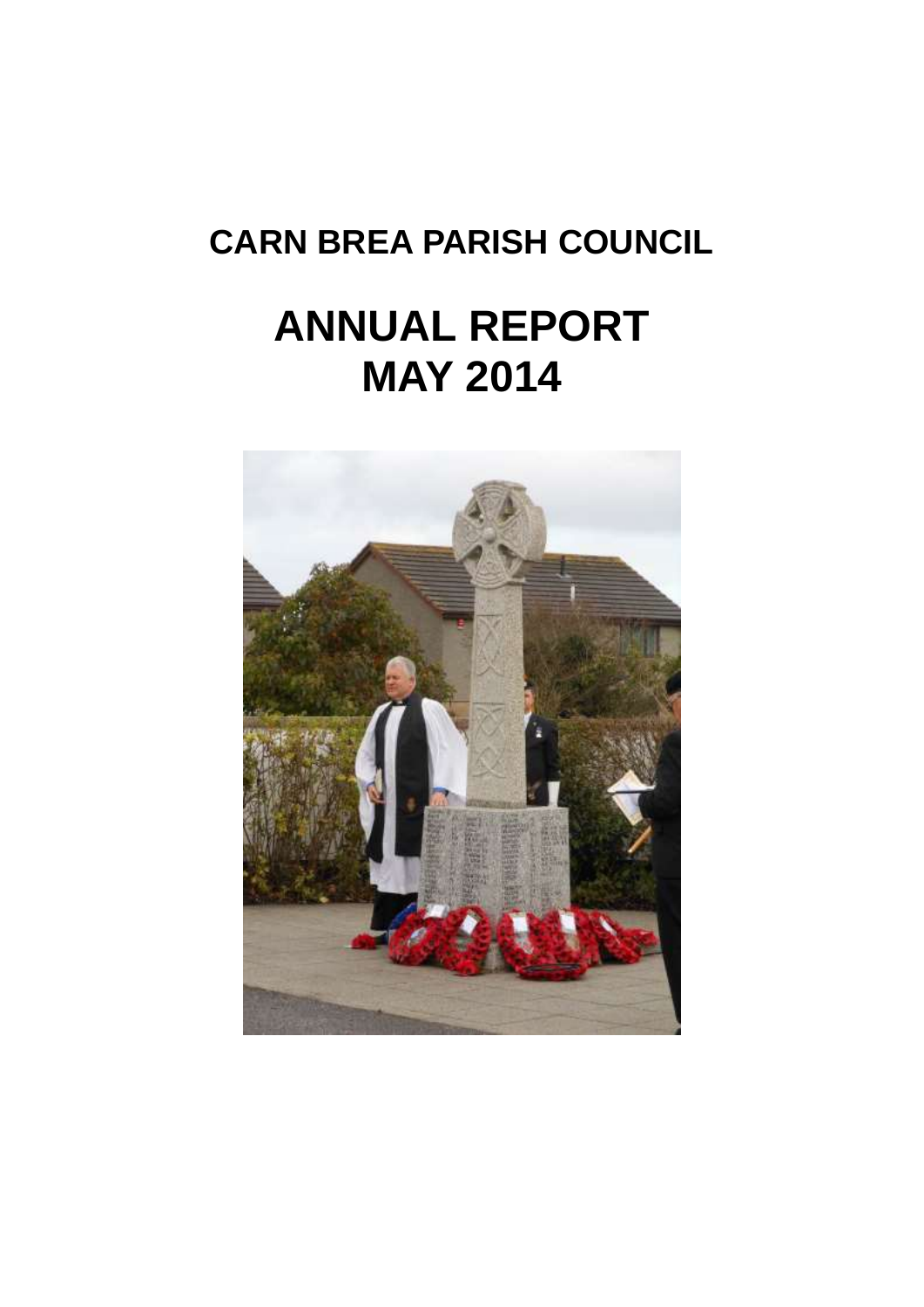#### The number of electors in the Parish as at  $1<sup>st</sup>$  March 2013 was 6128

#### **Carn Brea Parish**

The Parish of Carn Brea lies between the twin towns of Camborne and Redruth. The boundaries include several villages, hamlets and rural areas as well as the urban area of Pool and Illogan Highway. The southern boundary is the village of Four Lanes, to the east Carnkie and Carn Brea Village, to the north Pool and West Tolgus and to the west part of Tuckingmill and Brea. The Council owns approximately 21 acres of land. This is made up of a park at Wheal Fortune, heath at Carn Brea Hill, an open space in Pool and an historic well at Carn Brea Village.

Carn Brea Parish consists of the following villages and hamlets:

Barncoose, Blowinghouse, Bosleake, Bowling Green, Broad Lane, Carnarthen, Carn Brea Village, Carnkie, Forest, Four Lanes, Higher and Lower Brea, Illogan Highway, Pencoys, Piece, Pool, Tolskithy, Tregajorran, Treskillard, Tuckingmill and West Tolgus

#### **Annual General Meeting May 2013**

Councillor Mr. Charles Bickford and Councillor Mr. P. Holmes were elected as Chairman and Vice Chairman respectively. Councillor Mr. C.E.N. Bickford - Officer for Health & Safety at Work Councillor Ms. A. Fuller - Police Liaison Officer Councillor C. Jordan - Tree Warden

#### **Membership of the Council**

The Council consists of sixteen Councillors, with five members representing each of the wards of Pool and Four Lanes, four members representing Barncoose and one member representing East Hill ward (Tuckingmill) and West Tolgus ward. Councillor Ms. Amanda Fuller resigned as member of the Barncoose ward in April 2014.

#### **Changes in staff**

The Caretaker resigned in April 2014.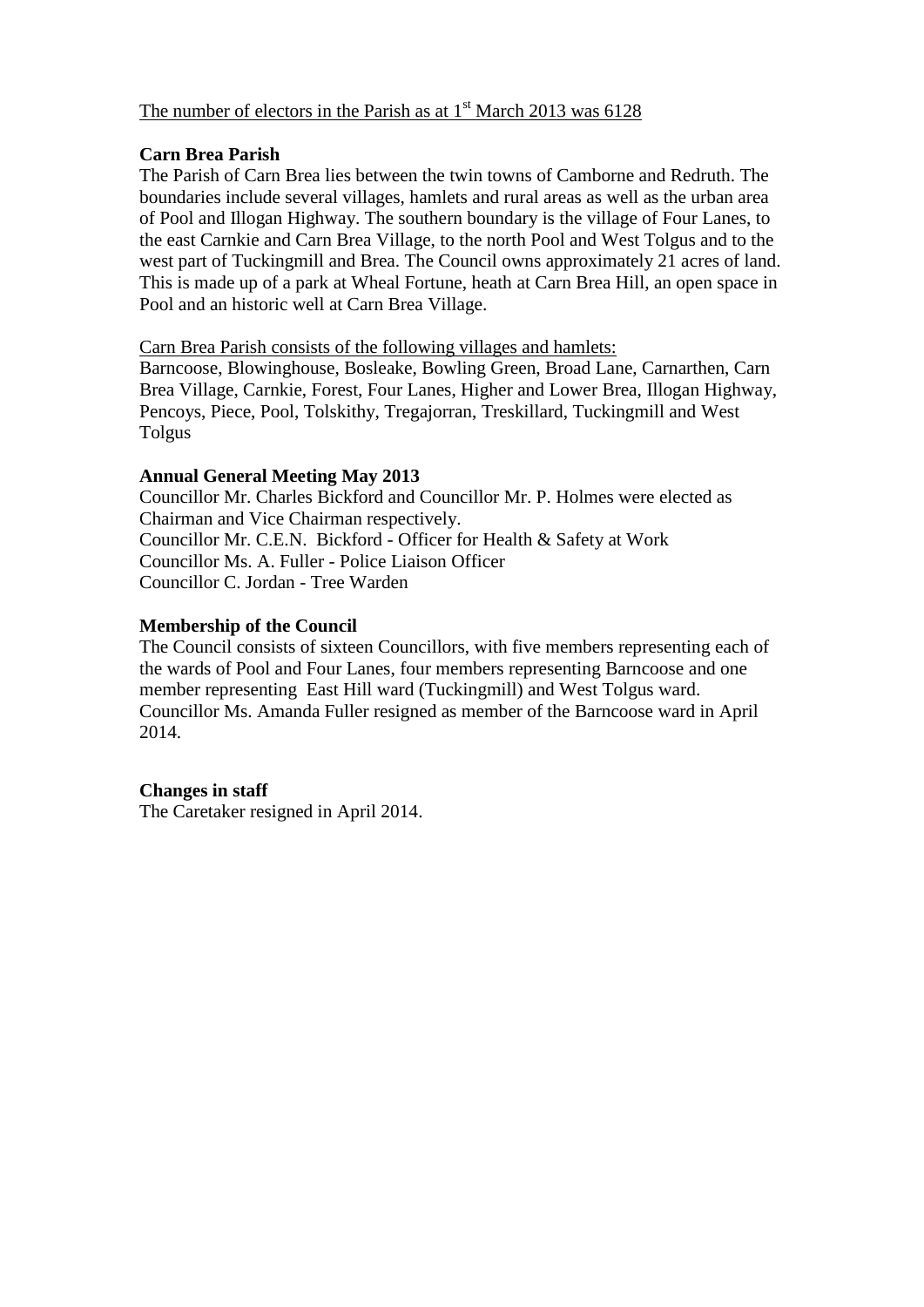## **COMMITTEE REPORTS**

#### **Planning Committee**

Under the Chairmanship of Cllr. C.E.N. Bickford the Committee made observations on 91 planning applications in the Parish.

#### **Awards**

Mrs. Jenny Opie was nominated for the Clarence Coombe Award, which was presented at the Annual Parish Assembly in May 2013. The Chairman presented Mrs.Tina Ball with an Award for Local People at the meeting.

#### **Regeneration Committee**

#### **Historical Prints/Photographs**

The collection of historical prints and photographs depicting areas around the Parish has increased during the year. The prints are displayed in the Community Hall at the Parish Office in Moorfield Road.

#### **Pool in Bloom**

The Pool in Bloom scheme brightened the main road through Pool again this year and received many compliments from local residents. Contributions were gratefully received from local businesses.



#### **Carol Concert**

The Carol Concert was held on Tuesday, 10th December at Treloweth Community Hall. The carols were sung in the hall and accompanied by members of the St. Stythians Band and Cur Tereba Nasa Choir. The evening was compered by Cllr. C.E.N.Bickford, with readings by Cllr. C.E.N. Bickford and Cllr. R. Drew. The festivities concluded with mince pies and tea.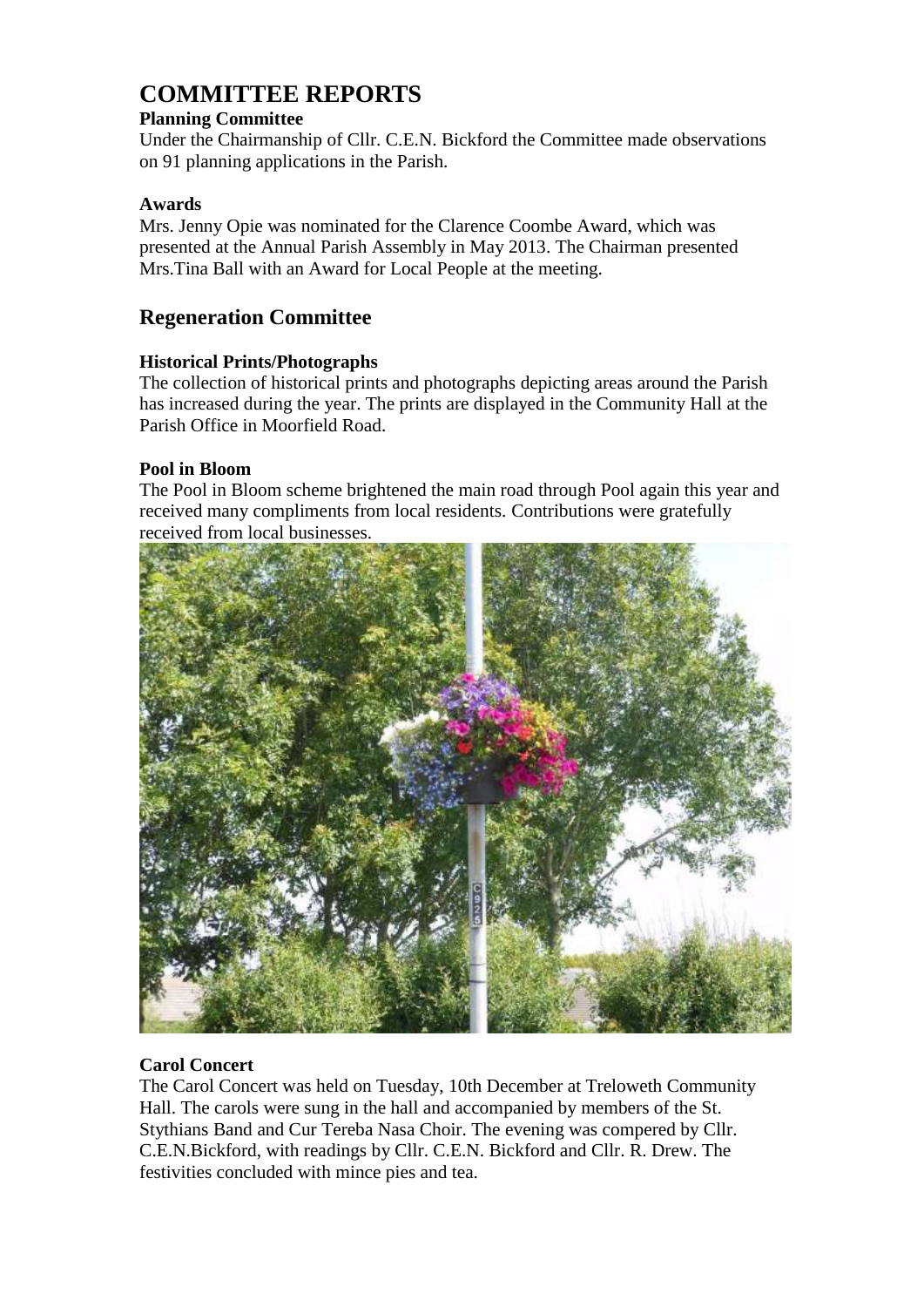#### **Parish Newsletter/Website**

The Council has striven to improve the dissemination of information to the electorate and the Parish Newsletter is a permanent quarterly publication. The website continues to provide information on meeting dates and forthcoming events e.g gardening competition, Remembrance Service and Carol concert. Minutes from Full Council and Planning meetings are also available on the site.

#### **Remembrance Service**

Carn Brea Parish Council's annual Remembrance Service was held at Treloweth Community Hall War Memorial on Sunday,  $4<sup>th</sup>$  November at 11.00 a.m. The Chairman of the Parish Council, Cllr. C.E.N. Bickford gave a short welcoming speech. Officiating was Mr. R. Barratt and Mr. Williams acted as Parade Marshall and organised the wreath laying. The service was conducted by Fr. Peter Fellows and the hymns were accompanied by Redruth Town Band, who also played the Reveille. Wreaths were laid on behalf of Carn Brea Parish Council, Camborne Town Council, Portreath Parish Council, Illogan Parish Council, The Parachute Regimental Association, The Duke of Cornwall's Light Infantry, Camborne Royal British Legion, Illogan Royal British Legion and the  $1<sup>st</sup>$  Pool Brownies & Rainbows.



#### **Bus Shelters**

Four new bus shelters have been installed in the Parish and Real Time Messengers have been installed at several shelters and bus stops.

#### **Landscaping**

The area opposite Pool Academy has been tidied and bench repaired. Wild flower seeds have been scattered on a derelict piece of ground in Four Lanes and hopefully will enhance the area in the spring/summer.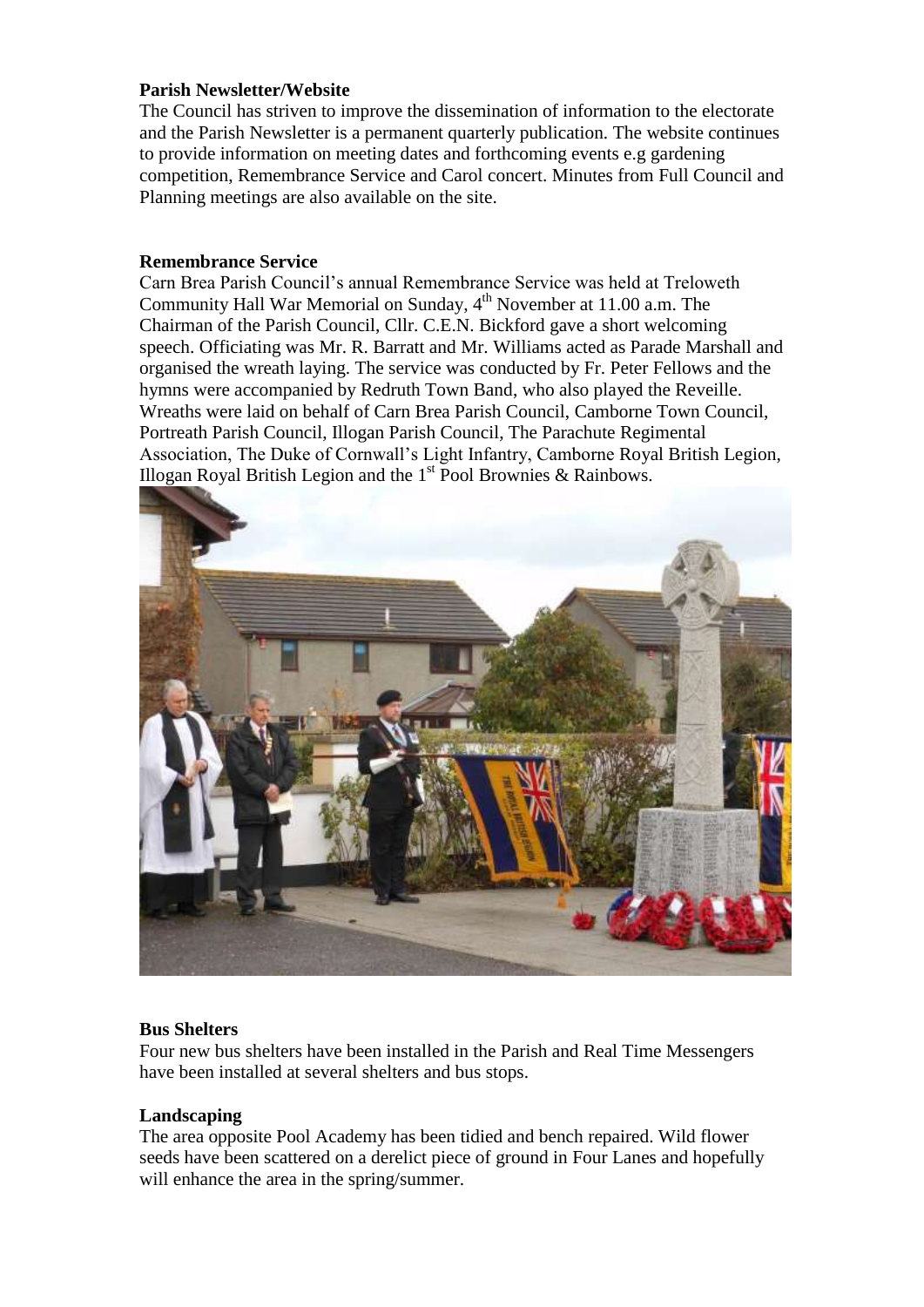#### **Gardening Competition**

The Parish held its third gardening competition in July. All classes in the competition were well represented and the presentation evening in September made an enjoyable evening complete with pasties, saffron buns and a slide show.



### Government Legislation & Consultation Documents

The Parish Council continues to see a plethora of changes to Government legislation. There has been the inception of Real Time reporting to the Inland Revenue, to aid the government with the new benefit system and there is a new Code of Conduct for Councillors.

The Council has many consultation documents including the review of Polling Districts and Polling Places, the Charging Framework for Traffic Management, the Cornwall Local Plan, the draft Sustainable Energy Action Plan for a Green Cornwall and Route 14/18 Real Time Passenger Information.

## **Council Owned Property**

#### **Wheal Fortune Park**

#### **Treloweth Community Hall and Open Space**

Treloweth Community Hall is used most evenings for classes and community activities including slimming club and charity fund raising events. The open space at Moorfield Road has been dedicated as a Queen Elizabeth II Fields in Trust.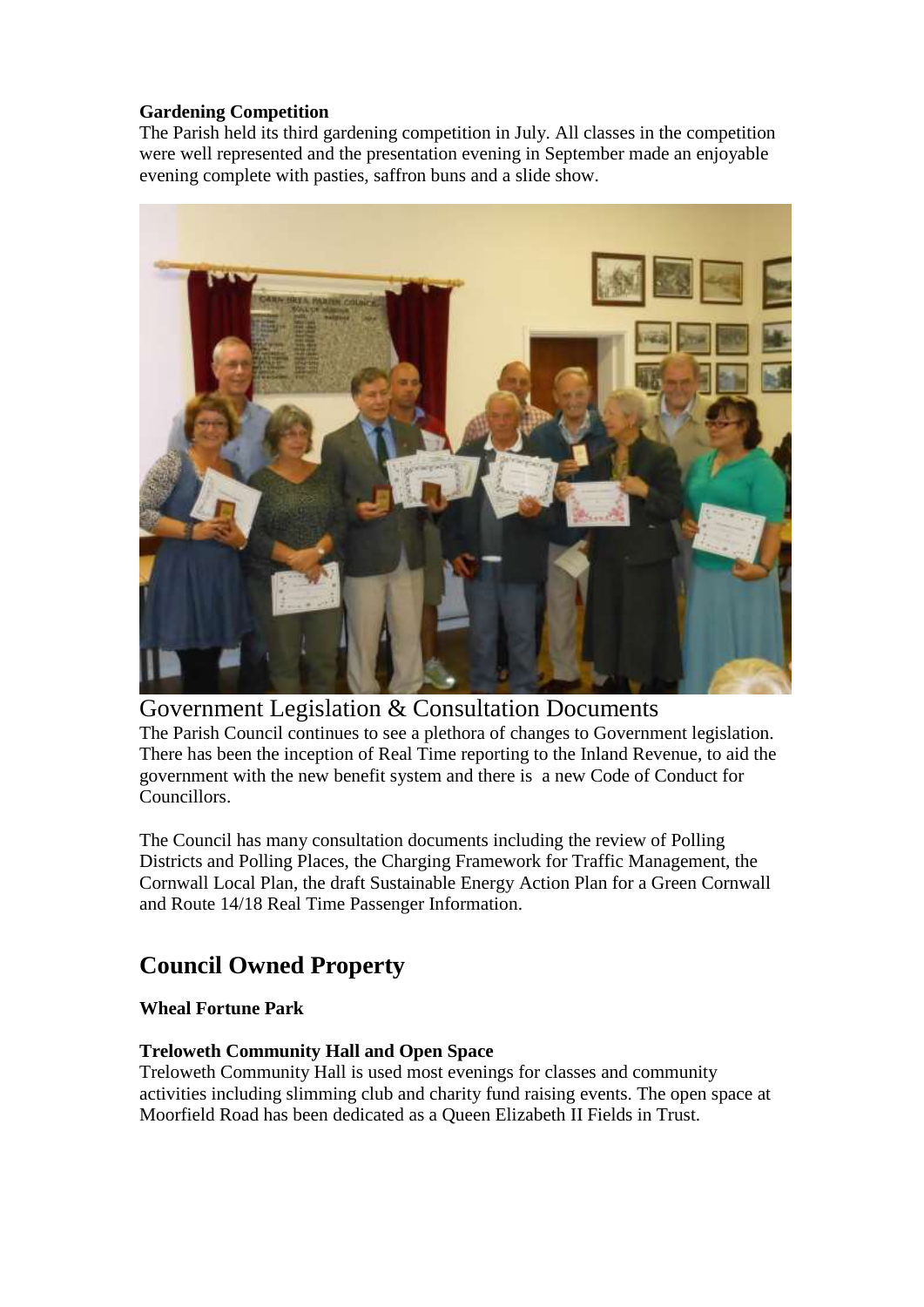

Treloweth Community Hall and the Moorfield Road open space continues to be the subject of vandalism with granite benches being smashed. These acts have been reported to the local police. A new grass cutter has been leased to allow grass cutting to be carried out 'in house'.

A new flower bed has been created this year and seeded with Flanders poppies to commemorate to the centenary of the start of World War I.

The hall also contains a collection of old photographs and prints of the parish. This collection has been extended during the year.

**To book the Treloweth Community Hall please contact –** Mrs. M. Williams on 01209 714797 or 01209 313014 (mornings) Email:carnbreapc@btconnect.com

#### **Grant Aid**

The Council has a policy to encourage a community spirit in the Parish. This year a total of £1650 was granted to various organisations through grants and donations to help the local community.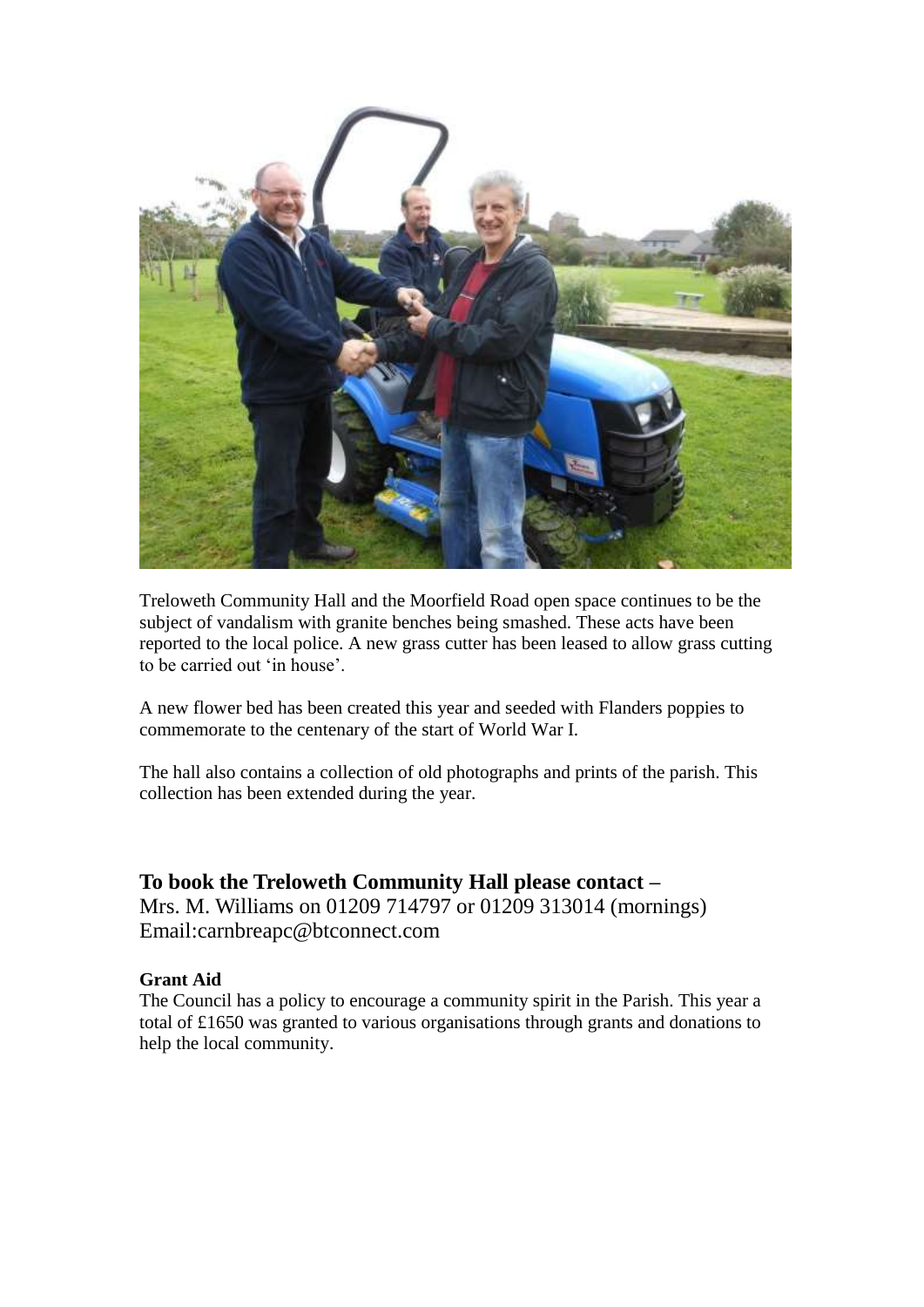#### POLICE REPORTS MAY 2013 TO APRIL 2014

The Council receives a Police report on the number of crimes and the number of calls to the Police at the monthly Full Council meeting. The grid below shows the comparison between the figures for this year (2014) and last year (2013).

| Date                                                            | crimes | calls | Date                                                       | crimes | calls |
|-----------------------------------------------------------------|--------|-------|------------------------------------------------------------|--------|-------|
| $18$ <sup>TH</sup> APR 13<br>TO<br>$16^{\mathrm{TH}}$ MAY 13    | 59     | 152   | 18 <sup>TH</sup> APR 12<br>то<br>$16^{\text{TH}}$ MAY 12   | 55     | 187   |
| $17TH$ MAY 13<br>TO<br>$19^{TH}$ JUNE 13                        | 52     | 189   | $17TH$ MAY 12<br><b>TO</b><br>19TH JUNE 12                 | 82     | 211   |
| $20TH$ JUNE 13<br>TO<br>18 <sup>TH</sup> JULY 13                | 61     | 173   | 20 <sup>TH</sup> JUNE 12<br>TO<br>$18^{\text{TH}}$ JULY 12 | 44     | 178   |
| $18$ <sup>TH</sup> JULY 13<br>TO<br>$19^{TH}$ SEPT 13           | 114    | 120   | 18 <sup>TH</sup> JULY 12<br>TO<br>19TH SEPT 12             | 322    | 388   |
| 19 <sup>TH</sup> SEPT13<br>TO<br>17TH OCT 13                    | 57     | 62    | 19 <sup>TH</sup> SEPT12<br>TO<br>17TH OCT 12               | 139    | 156   |
| $17^{\text{TH}}$ OCT13<br>TO<br>$21^{ST}$ NOVE13                | 77     | 88    | $17TH$ OCT 12<br>TO<br>$21^{ST}$ NOV 12                    | 176    | 165   |
| $21^{57}$ NOV 13<br><b>TO</b><br>12TH DEC 13                    | 68     | 105   | $21ST$ NOV 12<br>TO<br>$12^{TH}$ DEC 12                    | 50     | 119   |
| $13^{\text{th}}$ DEC 13<br><b>TO</b><br>$16^{\text{TH}}$ JAN 14 | 64     | 183   | 13 <sup>TH</sup> DEC 12<br>TO<br>16 <sup>TH</sup> JAN 13   | 52     | 163   |
| $16TH$ JAN 14<br><b>TO</b><br>$20^{\text{TH}}$ FEB 14           | 86     | 183   | $16^{\text{TH}}$ JAN 13<br>TO<br>$20^{TH}$ FEB 13          | 57     | 173   |
| $20TH$ FEB 14<br>TO<br>$20^{\mathrm{TH}}$ MAR 14                | 57     | 136   | 20 <sup>TH</sup> FEB 13<br>TO<br>$20^{\text{TH}}$ MAR 13   | 47     | 136   |
| $21ST$ MAR 14<br>TO<br>$17^{\text{TH}}$ APR 14                  | 39     | 135   | $21ST$ MAR 13<br>TO<br>17TH APR 13                         | 67     | 158   |
| <b>TOTAL</b>                                                    | 734    | 1526  |                                                            | 1091   | 2034  |
|                                                                 |        |       |                                                            |        |       |

*The current police custody system does not give access to the arrest figures*